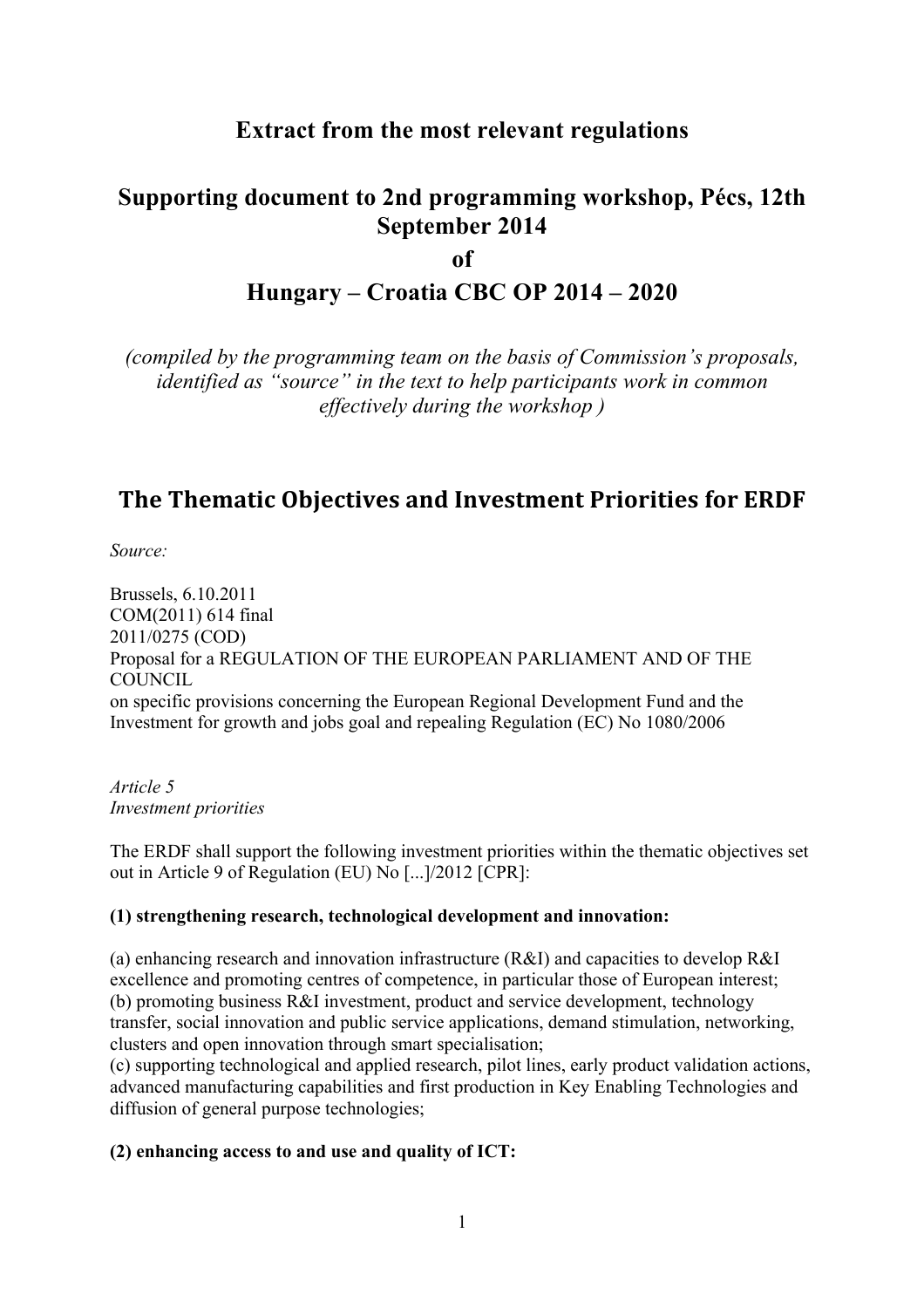(a) extending broadband deployment and the roll-out of high-speed networks;

(b) developing ICT products and services, e-commerce and enhancing demand for ICT;

(c) strengthening ICT applications for e-government, e-learning, e-inclusion and e-health;

#### **(3) enhancing the competitiveness of SMEs:**

(a) promoting entrepreneurship, in particular by facilitating the economic exploitation of new ideas and fostering the creation of new firms;

(b) developing new business models for SMEs, in particular for internationalisation;

#### **(4) supporting the shift towards a low-carbon economy in all sectors:**

(a)promoting the production and distribution of renewable energy sources;

(b) promoting energy efficiency and renewable energy use in SMEs;

(c) supporting energy efficiency and renewable energy use in public infrastructures and in the housing sector;

(d) developing smart distribution systems at low voltage levels;

(e) promoting low-carbon strategies for urban areas;

#### **(5) promoting climate change adaptation, risk prevention and management:**

(a) supporting dedicated investment for adaptation to climate change;

(b) promoting investment to address specific risks, ensuring disaster resilience and developing disaster management systems;

#### **6) protecting the environment and promoting resource efficiency:**

(a) addressing the significant needs for investment in the waste sector to meet the requirements of the environmental acquis;

(b) addressing the significant needs for investment in the water sector to meet the requirements of the environmental acquis;

(c) protecting, promoting and developing cultural heritage;

(d) protecting biodiversity, soil protection and promoting ecosystem services including NATURA 2000 and green infrastructures;

(e) action to improve the urban environment, including regeneration of brownfield sites and reduction of air pollution;

#### **(7) promoting sustainable transport and removing bottlenecks in key network infrastructures:**

(a) supporting a multimodal Single European Transport Area by investing in the Trans-European Transport Network (TEN-T) network;

(b) enhancing regional mobility through connecting secondary and tertiary nodes to TEN-T infrastructure;

(c) developing environment-friendly and low-carbon transport systems and promoting sustainable urban mobility;

(d) developing comprehensive, high quality and interoperable railway system;

#### **(8) promoting employment and supporting labour mobility:**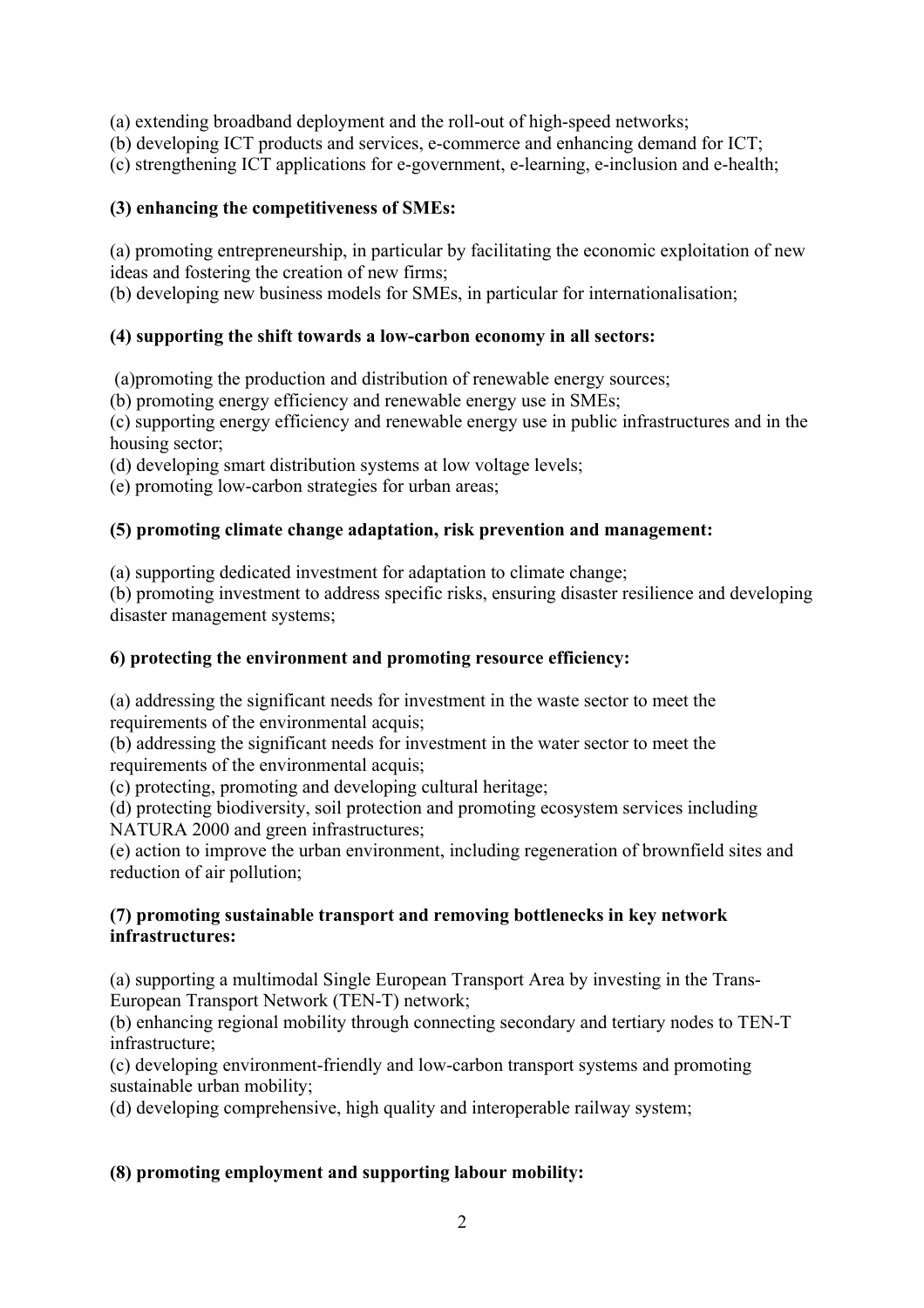(a) development of business incubators and investment support for self-employment and business creation;

(b) local development initiatives and aid for structures providing neighbourhood services to create new jobs, where such actions are outside the scope of Regulation (EU) No [...]/2012 [ESF];

(c) investing in infrastructure for public employment services;

#### **(9) promoting social inclusion and combating poverty:**

(a) investing in health and social infrastructure which contribute to national, regional and local development, reducing inequalities in terms of health status, and transition from institutional to community-based services;

(b) support for physical and economic regeneration of deprived urban and rural communities; (c) support for social enterprises;

#### **(10) investing in education, skills and lifelong learning by developing education and training infrastructure;**

**(11) enhancing institutional capacity and an efficient public administration by strengthening of institutional capacity and the efficiency of public administrations and public services related to implementation of the ERDF, and in support of actions in institutional capacity and in the efficiency of public administration supported by the ESF.** 

# **Specific Investment Priorities for CBC OP's**

*Source:* 

Brussels, 14.3.2012 COM(2011) 611 final/2 2011/0273 (COD) Proposal for a REGULATION OF THE EUROPEAN PARLIAMENT AND OF THE **COUNCIL** on specific provisions for the support from the European Regional Development Fund to the European territorial cooperation goal

**In addition to Article 5** of Regulation (EU) No [...]/2012 [the ERDF Regulation], the ERDF shall support the sharing of human resources, facilities and infrastructures across borders under the different investment priorities, as well as the following investment priorities within the thematic objectives:

under cross-border cooperation: